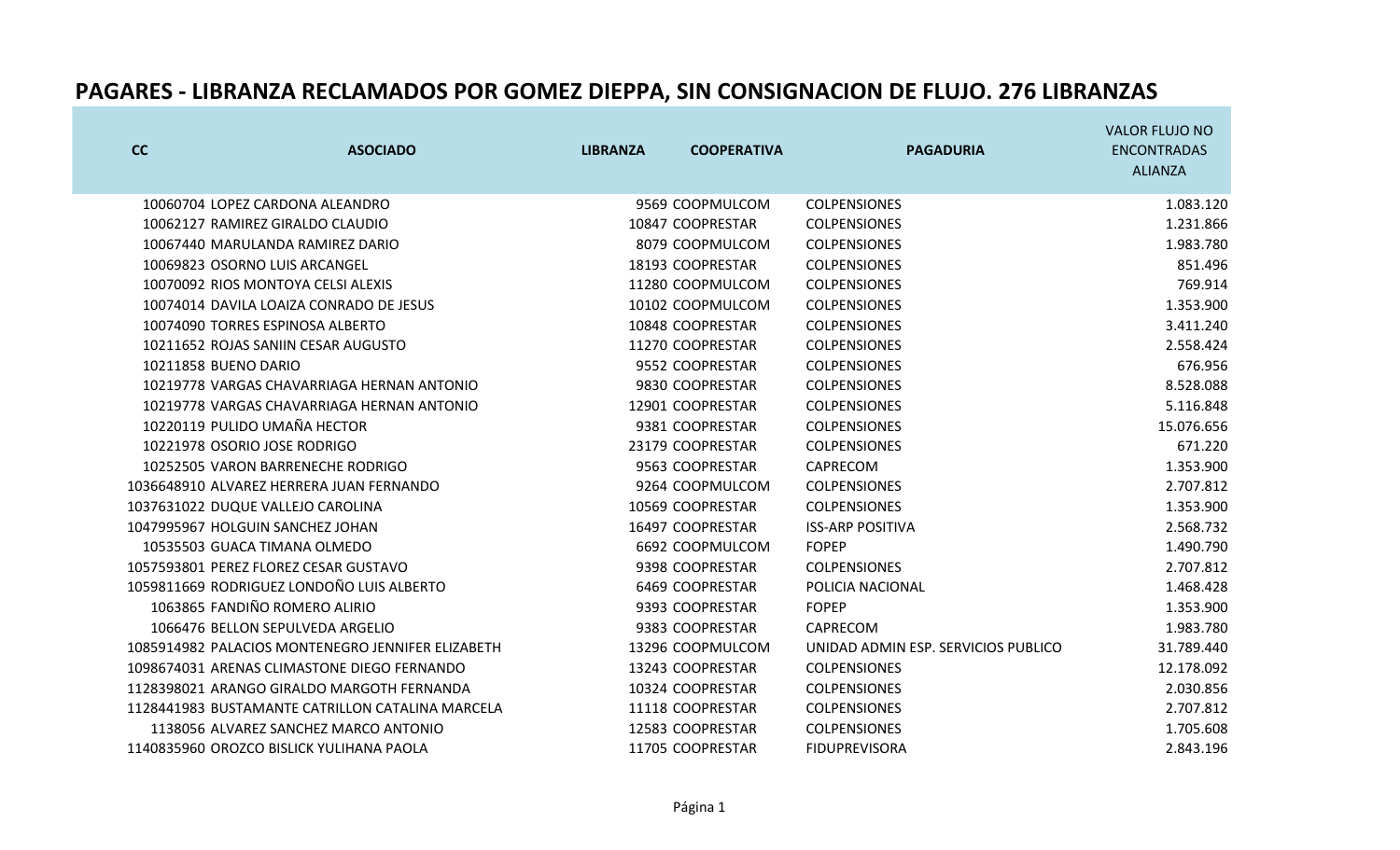| cc                           | <b>ASOCIADO</b>                            | <b>LIBRANZA</b> | <b>COOPERATIVA</b> | <b>PAGADURIA</b>                   | <b>VALOR FLUJO NO</b><br><b>ENCONTRADAS</b> |
|------------------------------|--------------------------------------------|-----------------|--------------------|------------------------------------|---------------------------------------------|
|                              |                                            |                 |                    |                                    | <b>ALIANZA</b>                              |
|                              | 1144069896 MUÑOZ LOPEZ MAICOL              |                 | 14820 COOPMULCOM   | <b>COLPENSIONES</b>                | 1.351.260                                   |
|                              | 114799 VARGAS BABATIVA JUAN DE JESUS       |                 | 6991 COOPRESTAR    | <b>COLPENSIONES</b>                | 7.935.084                                   |
|                              | 1152203069 POSADA SANCHEZ DEBORA           |                 | 11977 COOPRESTAR   | <b>COLPENSIONES</b>                | 2.707.812                                   |
|                              | 1152435975 ALVAREZ VELASQUEZ ANA CRISTINA  |                 | 11265 COOPRESTAR   | <b>COLPENSIONES</b>                | 2.572.416                                   |
|                              | 1192535 CARDONA JUAN BERNARDO              |                 | 9676 COOPRESTAR    | <b>COLPENSIONES</b>                | 2.046.744                                   |
|                              | 1203532 ALZATE AGUDELO MARIO               |                 | 9904 COOPMULCOM    | <b>COLPENSIONES</b>                | 2.463.732                                   |
|                              | 1204415 CASTAÑEDA VASCO ROBERTO ARTURO     |                 | 11681 COOPRESTAR   | <b>COLPENSIONES</b>                | 1.077.876                                   |
|                              | 12091088 RESTREPO MARTINEZ OVIDIO DE JESUS |                 | 11069 COOPRESTAR   | <b>COLPENSIONES</b>                | 676.956                                     |
| 1214721822 ORTIZ BORJA EDWIN |                                            |                 | 5264 COOPMULCOM    | <b>ISS-ARP POSITIVA</b>            | 2.707.812                                   |
|                              | 12535163 SOCARRAS ZUÑIGA RAFAEL ANTONIO    |                 | 11774 COOPRESTAR   | <b>COLPENSIONES</b>                | 3.079.656                                   |
|                              | 1303988 ALZATE ALZATE PEDRO JOSE           |                 | 5606 COOPMULCOM    | <b>COLPENSIONES</b>                | 804.582                                     |
|                              | 1359438 PEREZ LONDOÑO GILBERTO             |                 | 5573 COOPRESTAR    | <b>COLPENSIONES</b>                | 2.558.424                                   |
|                              | 1381988 VANEGAS HENAO JESUS MARIA          |                 | 7482 COOPMULCOM    | <b>COLPENSIONES</b>                | 3.411.240                                   |
|                              | 14201092 GONZALEZ GARCIA JOSE ANTONIO      |                 | 7646 COOPRESTAR    | <b>COLPENSIONES</b>                | 3.967.524                                   |
|                              | 14203359 GUTIERREZ SANTOFIMIO GUSTAVO      |                 | 9654 COOPRESTAR    | <b>COLPENSIONES</b>                | 1.353.900                                   |
|                              | 14798725 SUAZA OSORIO DEIBY JONATTAN       |                 | 6468 COOPRESTAR    | POLICIA NACIONAL                   | 1.468.428                                   |
|                              | 14931821 CIFUENTES OROZCO EDGAR JAVIER     |                 | 10426 COOPRESTAR   | <b>FOPEP</b>                       | 1.705.608                                   |
|                              | 14941508 BEDOYA VARON GABRIEL ANTONIO      |                 | 9027 COOPMULCOM    | <b>COLPENSIONES</b>                | 4.610.808                                   |
|                              | 14971187 DELGADO RODRIGUEZ JAIRO MARINO    |                 | 9057 COOPMULCOM    | <b>COLPENSIONES</b>                | 2.309.742                                   |
| 14971772 IPIA JAIME ALIRIO   |                                            |                 | 23565 COOPRESTAR   | <b>COLPENSIONES</b>                | 6.036.120                                   |
|                              | 151425 PERDOMO FREIDO ALCIBIADES           |                 | 5268 COOPMULCOM    | <b>COLPENSIONES</b>                | 1.353.900                                   |
|                              | 15264048 RESTREPO MARIN WILSON DARIO       |                 | 16551 COOPRESTAR   | SECRETARIA EDUCACIÓN MPAL MEDELLIN | 919.728                                     |
|                              | 15331059 RAMIREZ ARROYAVE HECTOR ALFONSO   |                 | 10454 COOPRESTAR   | <b>COLPENSIONES</b>                | 1.353.900                                   |
|                              | 15331059 RAMIREZ ARROYAVE HECTOR ALFONSO   |                 | 12261 COOPRESTAR   | <b>COLPENSIONES</b>                | 1.705.608                                   |
|                              | 15520498 MORALES MORALES LUIS EDUARDO      |                 | 20757 COOPRESTAR   | <b>COLPENSIONES</b>                | 806.652                                     |
|                              | 15532930 MEJIA HERNANDEZ JOHN BAYRON       |                 | 9722 COOPRESTAR    | SECRETARIA DE EDUCACION ANTIOQUIA  | 1.353.900                                   |
|                              | 16200385 CORREA TREJOS OCTAVIO             |                 | 4966 COOPRESTAR    | <b>COLPENSIONES</b>                | 1.353.900                                   |
|                              | 16267687 RUIZ CABRERA VICTOR MARIO         |                 | 2429 COOPRESTAR    | <b>FIDUPREVISORA</b>               | 4.959.432                                   |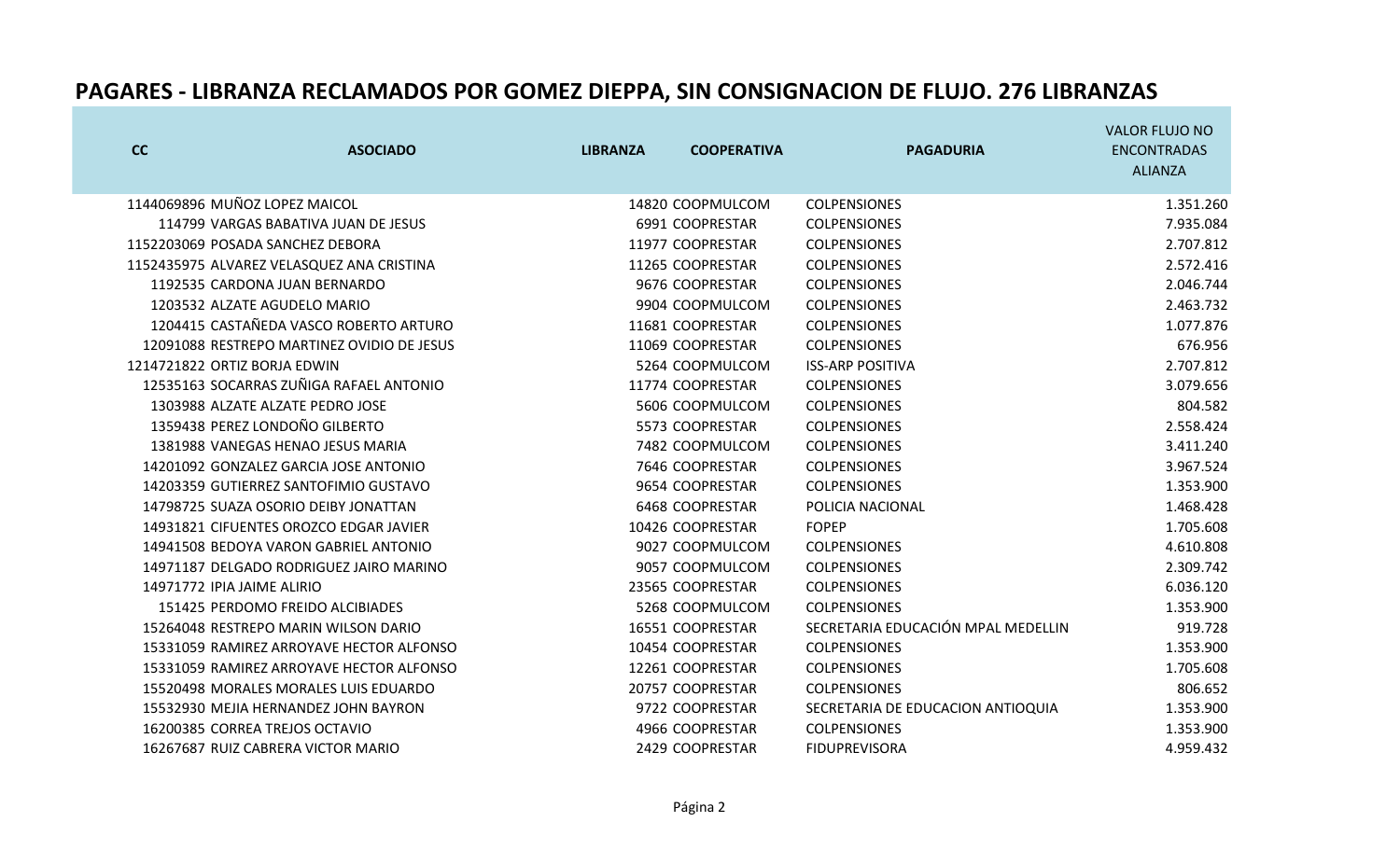| cc | <b>ASOCIADO</b>                             | <b>LIBRANZA</b> | <b>COOPERATIVA</b> | <b>PAGADURIA</b>                   | <b>VALOR FLUJO NO</b><br><b>ENCONTRADAS</b><br><b>ALIANZA</b> |
|----|---------------------------------------------|-----------------|--------------------|------------------------------------|---------------------------------------------------------------|
|    | 17039258 MEDRANO PRIMERA OSCAR GUILLERMO    |                 | 6711 COOPMULCOM    | <b>COLPENSIONES</b>                | 3.411.240                                                     |
|    | 17051483 OSORIO RAMIREZ GERMAN              |                 | 15950 COOPMULCOM   | <b>COLPENSIONES</b>                | 808.788                                                       |
|    | 17051794 OSSA HURTADO MARCELIANO            |                 | 7996 COOPMULCOM    | <b>COLPENSIONES</b>                | 1.863.480                                                     |
|    | 17061415 BEDOYA MARIN RAMIRO                |                 | 21043 COOPRESTAR   | <b>COLPENSIONES</b>                | 671.220                                                       |
|    | 17062147 GARCIA GONZALEZ HERNANDO RAFAEL    |                 | 10325 COOPRESTAR   | <b>COLPENSIONES</b>                | 1.539.828                                                     |
|    | 17076094 CASTAÑEDA ARCENIO                  |                 | 21023 COOPRESTAR   | <b>COLPENSIONES</b>                | 767.412                                                       |
|    | 17105377 VARELA GARCIA LUIS GONZALO         |                 | 9848 COOPMULCOM    | <b>COLPENSIONES</b>                | 1.539.828                                                     |
|    | 17109283 VALENCIA CARDONA SILVIO LEON       |                 | 6987 COOPRESTAR    | <b>COLPENSIONES</b>                | 2.975.652                                                     |
|    | 17112164 RODRIGUEZ VILLAMIZAR JOSE HERNANDO |                 | 23606 COOPRESTAR   | <b>FIDUPREVISORA</b>               | 1.931.016                                                     |
|    | 17114075 CAIPA LAROTTA PEDRO ALEJO          |                 | 11974 COOPRODUCIR  | <b>COLPENSIONES</b>                | 3.726.960                                                     |
|    | 17117483 CUERVO MARTINEZ EDGAR              |                 | 10341 COOPMULCOM   | <b>COLPENSIONES</b>                | 1.705.608                                                     |
|    | 1716053 GARCIA HERRERA JULIO CESAR          |                 | 7542 COOPRESTAR    | <b>COLPENSIONES</b>                | 3.174.012                                                     |
|    | 17311623 DIAZ MORA JOSE SAULO               |                 | 3365 COOPRESTAR    | <b>FOPEP</b>                       | 5.116.848                                                     |
|    | 18106079 RODRIGUEZ CARLOS ALBERTO           |                 | 8399 COOPRESTAR    | CAPRECOM                           | 8.528.088                                                     |
|    | 18461365 PATIÑO BUSTAMANTE JAIME DE JESUS   |                 | 8013 COOPMULCOM    | <b>ISS-ARP POSITIVA</b>            | 3.967.524                                                     |
|    | 19058115 BETANCUR AGUIRRE GERARDO DE JESUS  |                 | 11281 COOPMULCOM   | <b>COLPENSIONES</b>                | 2.771.694                                                     |
|    | 19081990 GOMEZ PEÑA HECTOR JULIO            |                 | 7589 COOPMULCOM    | <b>COLPENSIONES</b>                | 1.118.070                                                     |
|    | 19087843 CHAVEZ QUINCHARA ALBERTO           |                 | 11566 COOPRESTAR   | <b>COLPENSIONES</b>                | 7.935.084                                                     |
|    | 19142096 PORTELA SANDOVAL DAVID             |                 | 23684 COOPRESTAR   | <b>COLPENSIONES</b>                | 4.742.976                                                     |
|    | 19152459 RUBIANO BARON FABIO                |                 | 23592 COOPRESTAR   | <b>COLPENSIONES</b>                | 2.826.576                                                     |
|    | 19157684 GIL DUQUE EDILBERTO                |                 | 9568 COOPRESTAR    | <b>COLPENSIONES</b>                | 1.304.430                                                     |
|    | 19178506 CARRILLO RUIZ LUIS ALBERTO         |                 | 19992 COOPRESTAR   | <b>COLPENSIONES</b>                | 1.703.016                                                     |
|    | 20274880 TORRES DE MENDOZA EMMA ELSSY       |                 | 6927 COOPRESTAR    | <b>COLPENSIONES</b>                | 3.079.656                                                     |
|    | 21378272 ISAZA DE ISAZA SILVIA              |                 | 11228 COOPRESTAR   | <b>COLPENSIONES</b>                | 2.707.812                                                     |
|    | 21402494 QUINTANA GAVIRIA MARIA ALICIA      |                 | 9962 COOPRESTAR    | <b>COLPENSIONES</b>                | 1.353.900                                                     |
|    | 21421275 JARAMILLO GARZON PATRICIA HELENA   |                 | 9794 COOPRESTAR    | SECRETARIA EDUCACIÓN MPAL MEDELLIN | 2.030.856                                                     |
|    | 21538070 PATIÑO DE BEDOYA SARA INES         |                 | 12316 COOPRESTAR   | <b>COLPENSIONES</b>                | 3.411.240                                                     |
|    | 21651649 MEJIA SANCHEZ MARIA MAGDALENA      |                 | 9184 COOPRESTAR    | <b>COLPENSIONES</b>                | 7.738.740                                                     |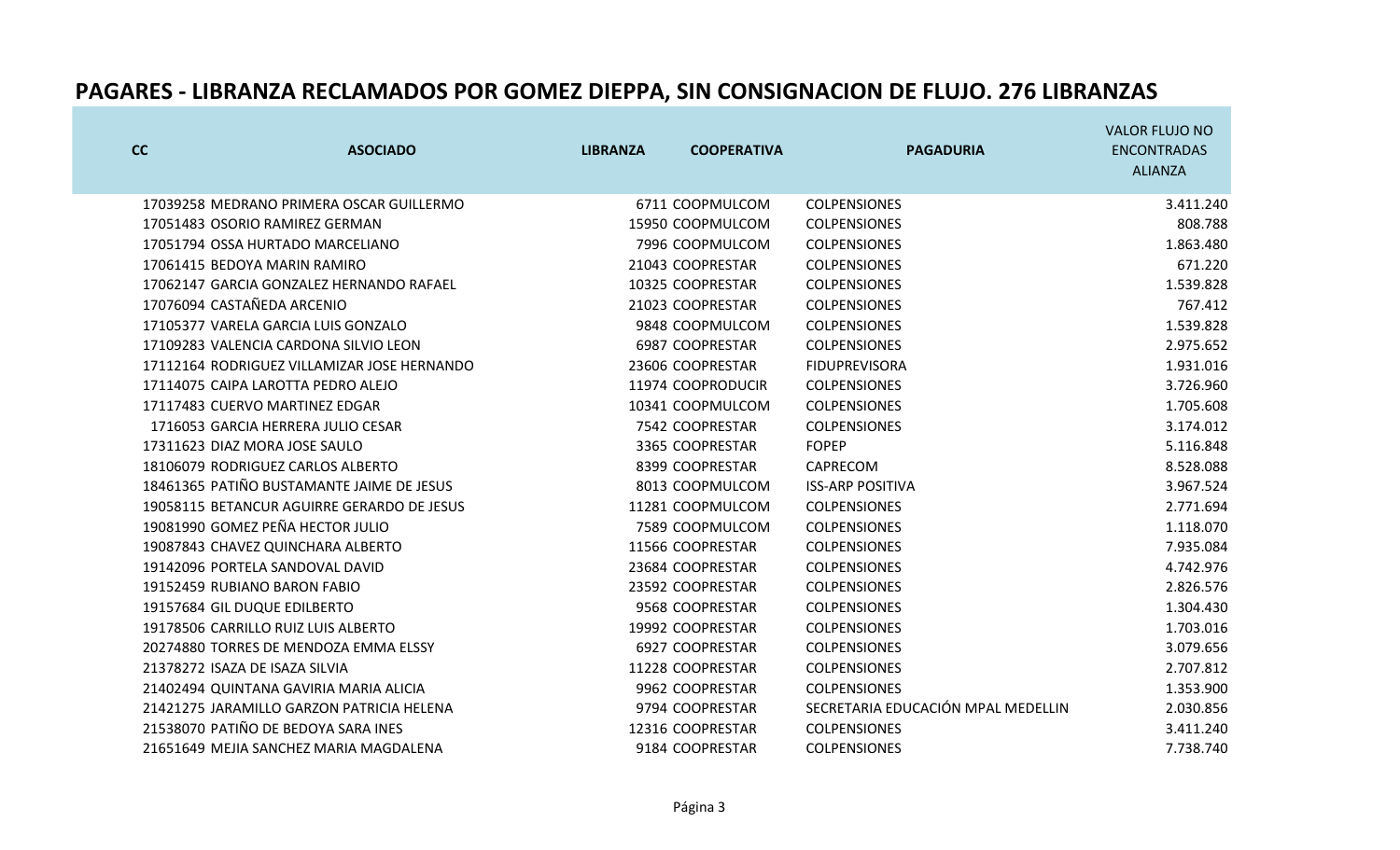| cc | <b>ASOCIADO</b>                             | <b>LIBRANZA</b> | <b>COOPERATIVA</b> | <b>PAGADURIA</b>                   | <b>VALOR FLUJO NO</b><br><b>ENCONTRADAS</b> |
|----|---------------------------------------------|-----------------|--------------------|------------------------------------|---------------------------------------------|
|    |                                             |                 |                    |                                    | <b>ALIANZA</b>                              |
|    | 21682773 OSPINA DE CARDONA LILIA MARGARITA  |                 | 23125 COOPRESTAR   | <b>COLPENSIONES</b>                | 942.096                                     |
|    | 21737545 ORTIZ AGUDELO OLGA LUZ             |                 | 10337 COOPRESTAR   | <b>FIDUPREVISORA</b>               | 1.353.900                                   |
|    | 21743354 PEREZ SALAS ANA JULIA              |                 | 11271 COOPRESTAR   | SECRETARIA EDUCACIÓN MPAL MEDELLIN | 2.558.424                                   |
|    | 21976501 RESTREPO MARIA ESPERANZA           |                 | 21765 COOPRESTAR   | <b>COLPENSIONES</b>                | 806.652                                     |
|    | 21979257 CORREA RUIZ LILIANA MARIA          |                 | 10574 COOPRESTAR   | <b>ISS-ARP POSITIVA</b>            | 3.411.240                                   |
|    | 21993900 TORRES ARISTIZABAL GLADYS LUCELLY  |                 | 8047 COOPRESTAR    | <b>FIDUPREVISORA</b>               | 931.740                                     |
|    | 22100809 ALZATE RENDON MARIA ELENA          |                 | 12347 COOPRESTAR   | <b>COLPENSIONES</b>                | 3.411.240                                   |
|    | 22366174 ZALZA DE GANEN INES MARIA          |                 | 11022 COOPRESTAR   | <b>COLPENSIONES</b>                | 1.353.900                                   |
|    | 22370989 CONSUEGRA MERCADO MARTA DEL CARMEN |                 | 21199 COOPRESTAR   | <b>COLPENSIONES</b>                | 3.545.184                                   |
|    | 22403254 BOLAÑO BROCHERO BERTHA BEATRIZ     |                 | 10142 COOPMULCOM   | <b>COLPENSIONES</b>                | 1.539.828                                   |
|    | 22431099 VEGA AMADOR MARINA ESTHER          |                 | 25088 COOPRESTAR   | <b>COLPENSIONES</b>                | 12.064.356                                  |
|    | 22620606 CERVANTES MEJIA EVANYS LOURDES     |                 | 19507 COOPMULCOM   | <b>COLPENSIONES</b>                | 11.749.968                                  |
|    | 2268073 HERNANDEZ GOMEZ MARCELO             |                 | 11553 COOPRESTAR   | <b>COLPENSIONES</b>                | 4.264.056                                   |
|    | 22693110 TRIVIñO FUENTES MARIA EUGENIA      |                 | 11775 COOPRESTAR   | <b>COLPENSIONES</b>                | 1.353.900                                   |
|    | 22754721 POLO DE POLO ANA DOLORES           |                 | 8590 COOPMULCOM    | <b>FOPEP</b>                       | 6.769.524                                   |
|    | 22769703 RODRIGUEZ DE PEÑUELA ANA           |                 | 8582 COOPMULCOM    | <b>COLPENSIONES</b>                | 5.116.848                                   |
|    | 2280831 LONDOÑO ARCILA HECTOR               |                 | 9678 COOPRESTAR    | <b>COLPENSIONES</b>                | 1.539.828                                   |
|    | 2308746 ASCENCIO OLIVERIO                   |                 | 19272 COOPRESTAR   | <b>COLPENSIONES</b>                | 671.220                                     |
|    | 232071 VANEGAS ENCISO ARNULFO               |                 | 21018 COOPRESTAR   | <b>COLPENSIONES</b>                | 767.412                                     |
|    | 2425934 CARVAJAL PIMIENTA HERNAN DE JESUS   |                 | 7339 COOPRESTAR    | <b>FOPEP</b>                       | 2.975.652                                   |
|    | 24289419 RODRIGUEZ GRILLO CECILIA           |                 | 6947 COOPMULCOM    | <b>COLPENSIONES</b>                | 3.967.524                                   |
|    | 24479414 RESTREPO DE LOS RIOS AMANDA        |                 | 10509 COOPRESTAR   | <b>COLPENSIONES</b>                | 2.617.722                                   |
|    | 24900121 SEPULVEDA SEPULVEDA MARIA EDILIA   |                 | 8025 COOPMULCOM    | <b>COLPENSIONES</b>                | 2.558.424                                   |
|    | 24929945 HERNANDEZ FRANCO FLORINDA          |                 | 11289 COOPMULCOM   | <b>COLPENSIONES</b>                | 3.411.240                                   |
|    | 24933338 ESTRADA DE HENAO ANA TULIA         |                 | 10434 COOPMULCOM   | <b>COLPENSIONES</b>                | 812.340                                     |
|    | 24943986 VASQUEZ GARZON AMANDA              |                 | 8063 COOPMULCOM    | <b>COLPENSIONES</b>                | 2.975.652                                   |
|    | 24947879 TABORDA DE DUQUE GENOVEVA          |                 | 7111 COOPRESTAR    | <b>COLPENSIONES</b>                | 931.740                                     |
|    | 249835 GARCIA MARTINEZ JAIME                |                 | 9871 COOPRESTAR    | <b>COLPENSIONES</b>                | 676.956                                     |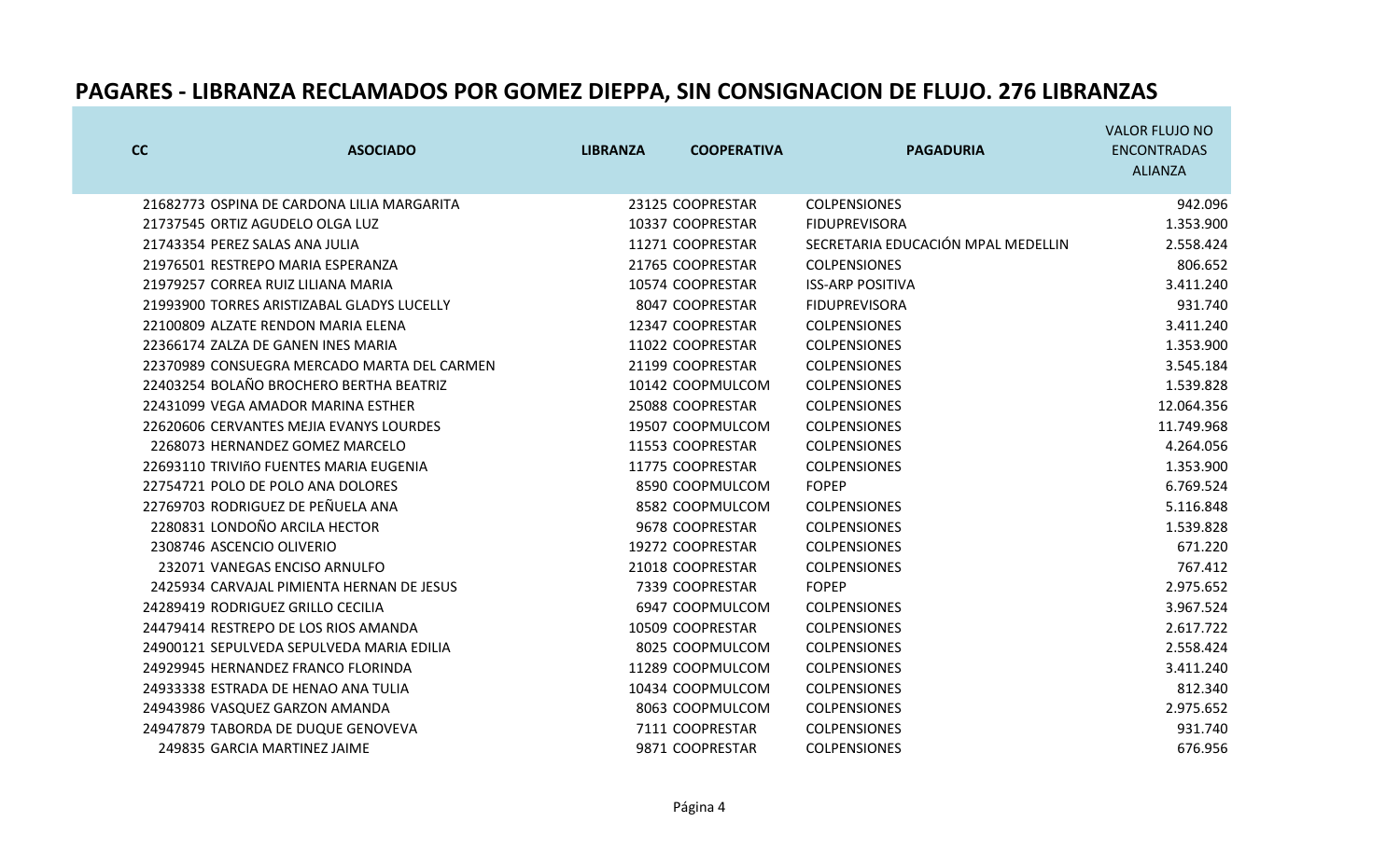| cc | <b>ASOCIADO</b>                                | <b>LIBRANZA</b> | <b>COOPERATIVA</b> | <b>PAGADURIA</b>                    | <b>VALOR FLUJO NO</b><br><b>ENCONTRADAS</b><br><b>ALIANZA</b> |
|----|------------------------------------------------|-----------------|--------------------|-------------------------------------|---------------------------------------------------------------|
|    | 2502813 CARDONA ALZATE JOSE DOMINGO            |                 | 10535 COOPMULCOM   | <b>COLPENSIONES</b>                 | 1.696.752                                                     |
|    | 25095720 RAMIREZ MURILLO GLORIA INES           |                 | 19182 COOPMULCOM   | <b>COLPENSIONES</b>                 | 5.739.720                                                     |
|    | 25266613 PERLAZA PARRA CARMEN AMELIA           |                 | 12703 COOPRESTAR   | <b>FIDUPREVISORA</b>                | 1.118.070                                                     |
|    | 26136903 AVILA MEJIA NARLIDIS                  |                 | 15322 COOPRESTAR   | <b>COLPENSIONES</b>                 | 1.535.868                                                     |
|    | 26334451 ALBOLEDA MARIA ELIDA                  |                 | 21739 COOPRESTAR   | <b>COLPENSIONES</b>                 | 2.453.886                                                     |
|    | 27014937 NUÑEZ DE VEGA TEOFILA MARIA           |                 | 8955 COOPMULCOM    | <b>FOPEP</b>                        | 5.116.848                                                     |
|    | 2754776 LAFONT MERCADO ALFONSO ENRIQUE         |                 | 8922 COOPRESTAR    | <b>FOPEP</b>                        | 3.384.768                                                     |
|    | 281697 RODRIGUEZ ROBAYO LUIS ENRIQUE           |                 | 11560 COOPRESTAR   | <b>ISS-ARP POSITIVA</b>             | 1.353.900                                                     |
|    | 28860914 CAMPOS ZOILA MARIA                    |                 | 7795 COOPMULCOM    | <b>COLPENSIONES</b>                 | 7.538.328                                                     |
|    | 2887728 PRADO MEJIA JOSE MANUEL                |                 | 23022 COOPRESTAR   | <b>COLPENSIONES</b>                 | 1.348.416                                                     |
|    | 2895215 SALAZAR MORAN JOSE GUILLERMO           |                 | 10069 COOPRESTAR   | <b>FOPEP</b>                        | 1.539.828                                                     |
|    | 29072514 VALENCIA DE MARIN TULIA               |                 | 7926 COOPMULCOM    | <b>COLPENSIONES</b>                 | 3.411.240                                                     |
|    | 29099257 ECHEVERRI DE GRISALES EUNICE          |                 | 8631 COOPRESTAR    | <b>COLPENSIONES</b>                 | 4.264.056                                                     |
|    | 29264309 FRANCO DE CRUZ MARIA EIVAR            |                 | 7069 COOPMULCOM    | <b>COLPENSIONES</b>                 | 1.490.790                                                     |
|    | 29273160 SANCLEMENTE DE CIFUENTES MARIA ITALIA |                 | 6143 COOPRESTAR    | <b>FERROCARRILES NACIONALES</b>     | 5.951.304                                                     |
|    | 2933749 ABELLO ROJAS ADELIO                    |                 | 14138 COOPMULCOM   | <b>COLPENSIONES</b>                 | 673.356                                                       |
|    | 29672455 BRAVO ORTIZ BLANCA CECILIA            |                 | 8808 COOPRESTAR    | <b>TEGEN</b>                        | 3.881.328                                                     |
|    | 30740111 GORDILLO HERNANDEZ RUTH MELVI         |                 | 14207 COOPMULCOM   | SECRE DE EDUCACION DEPART DE NARIÑO | 41.184.960                                                    |
|    | 31246744 PEREZ ABADIA NANCY STELLA             |                 | 6871 COOPRESTAR    | <b>COLPENSIONES</b>                 | 2.046.744                                                     |
|    | 31258698 RUBIANO CONTRERAS MARIA GLORIA        |                 | 10049 COOPRESTAR   | <b>COLPENSIONES</b>                 | 6.164.784                                                     |
|    | 31296550 HERNANDEZ SERRANO MARIA RUBI          |                 | 12197 COOPMULCOM   | <b>COLPENSIONES</b>                 | 6.993.048                                                     |
|    | 31388134 GALLEGO VALENCIA MARIA DE JESUS       |                 | 16077 COOPMULCOM   | ALCALDIA DISTRITAL DE BUENAVENTURA  | 16.482.300                                                    |
|    | 32300945 TORO VALLEJO LIBIA DE JESUS           |                 | 12297 COOPRESTAR   | <b>COLPENSIONES</b>                 | 1.353.900                                                     |
|    | 32304260 ISAZA DE JARAMILLO BILMA DEL CARMEN   |                 | 11451 COOPRESTAR   | <b>COLPENSIONES</b>                 | 947.736                                                       |
|    | 32324994 PINO MONSALVE NEYIBIA AMPARO          |                 | 10146 COOPRESTAR   | <b>FIDUPREVISORA</b>                | 3.881.328                                                     |
|    | 32344119 RESTREPO ANGELA MARIA                 |                 | 10437 COOPRESTAR   | <b>COLPENSIONES</b>                 | 1.353.900                                                     |
|    | 32344119 RESTREPO ANGELA MARIA                 |                 | 10565 COOPRESTAR   | <b>COLPENSIONES</b>                 | 1.705.608                                                     |
|    | 32395297 CARTAGENA URIBE VIRGINIA              |                 | 7106 COOPMULCOM    | <b>COLPENSIONES</b>                 | 3.881.328                                                     |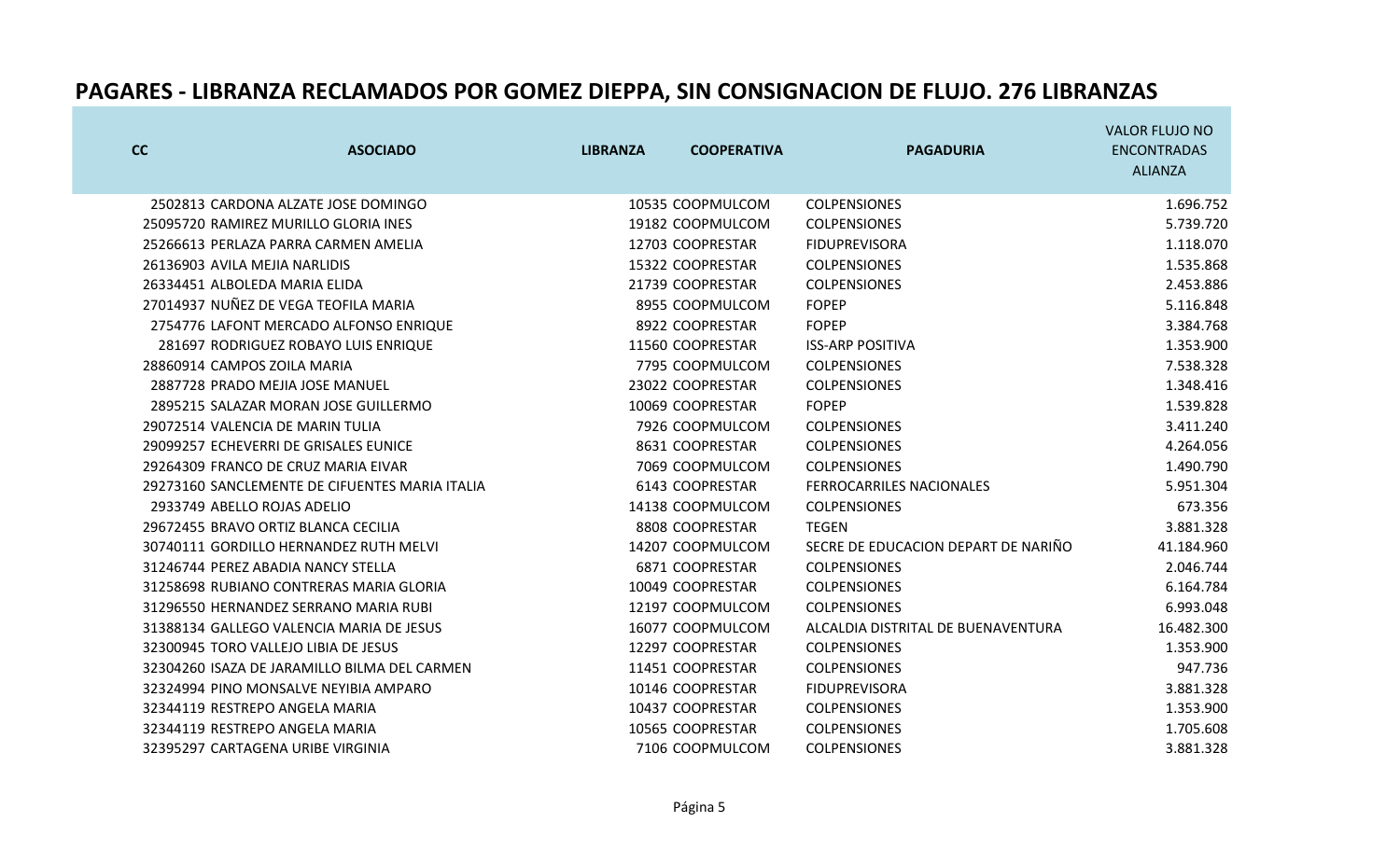| cc | <b>ASOCIADO</b>                                  | <b>LIBRANZA</b> | <b>COOPERATIVA</b> | <b>PAGADURIA</b>                   | <b>VALOR FLUJO NO</b><br><b>ENCONTRADAS</b> |
|----|--------------------------------------------------|-----------------|--------------------|------------------------------------|---------------------------------------------|
|    |                                                  |                 |                    |                                    | <b>ALIANZA</b>                              |
|    |                                                  |                 |                    |                                    |                                             |
|    | 32439879 QUIROS DE ARANGO MARTHA LUCIA           |                 | 12202 COOPRESTAR   | <b>COLPENSIONES</b>                | 1.705.608                                   |
|    | 32444235 ALVAREZ DE ACEVEDO LUZ MILA             |                 | 10060 COOPMULCOM   | <b>COLPENSIONES</b>                | 3.411.240                                   |
|    | 32458349 AGUIRRE RIOS MARIA AUXILIO              |                 | 9266 COOPMULCOM    | <b>COLPENSIONES</b>                | 3.411.240                                   |
|    | 32477227 CORREA MESA GLORIA DE JESUS             |                 | 10644 COOPRESTAR   | <b>COLPENSIONES</b>                | 676.956                                     |
|    | 32487635 ROJAS ROJAS MARIA OFIR                  |                 | 8231 COOPMULCOM    | <b>FOPEP</b>                       | 1.353.900                                   |
|    | 32497369 TABORDA FONNEGRA ROSA ISAURA            |                 | 8035 COOPRESTAR    | <b>COLPENSIONES</b>                | 1.118.070                                   |
|    | 32516277 AGUILAR ACEVEDO LUZ ESTELLA             |                 | 10570 COOPRESTAR   | <b>COLPENSIONES</b>                | 5.116.848                                   |
|    | 32525183 SANCHEZ BETANCUR LUZ MARIA DEL TRANSITO |                 | 11255 COOPRESTAR   | <b>COLPENSIONES</b>                | 1.983.780                                   |
|    | 32621091 DIAZ MEJIA DORA                         |                 | 10093 COOPRESTAR   | <b>COLPENSIONES</b>                | 3.849.588                                   |
|    | 32621091 DIAZ MEJIA DORA                         |                 | 10098 COOPRESTAR   | <b>COLPENSIONES</b>                | 5.969.664                                   |
|    | 33141933 SANTIAGO ORTEGA NURY DEL SOCORRO        |                 | 13355 COOPRESTAR   | <b>COLPENSIONES</b>                | 4.605.168                                   |
|    | 3330512 CLAVIJO ZAPATA NESTOR ELIAS              |                 | 9257 COOPMULCOM    | <b>COLPENSIONES</b>                | 1.539.828                                   |
|    | 3374555 ARROYAVE CARDENAS LEONARDO DE JESUS      |                 | 7503 COOPRESTAR    | <b>FIDUPREVISORA</b>               | 3.967.524                                   |
|    | 3390336 QUIROZ BRAND GERMAN                      |                 | 10448 COOPRESTAR   | <b>COLPENSIONES</b>                | 1.353.900                                   |
|    | 3433998 HOLGUIN RINCON JESUS MARIA               |                 | 11273 COOPRESTAR   | <b>COLPENSIONES</b>                | 4.364.280                                   |
|    | 3436547 LONDOÑO AMARILES LUIS ANGEL              |                 | 12209 COOPRESTAR   | PENSIONADOS DE ANTIOQUIA           | 3.411.240                                   |
|    | 3458340 MENESES MARIN LUIS EDUARDO               |                 | 21310 COOPRESTAR   | <b>COLPENSIONES</b>                | 671.220                                     |
|    | 3471045 VELEZ RESTREPO LUIS EDUARDO              |                 | 21395 COOPRESTAR   | <b>COLPENSIONES</b>                | 671.220                                     |
|    | 3520882 OSPINA ALVAREZ ORLANDO DE JESUS          |                 | 10700 COOPRESTAR   | <b>COLPENSIONES</b>                | 852.816                                     |
|    | 3598855 GALLEGO ARISTIZABAL CARLOS DE JESUS      |                 | 25243 COOPRESTAR   | <b>COLPENSIONES</b>                | 9.331.260                                   |
|    | 36485610 ARIZA CABARCAS LADIS HILDA              |                 | 8952 COOPMULCOM    | <b>FOPEP</b>                       | 4.434.600                                   |
|    | 3655378 ZAPATA GOMEZ JOSE IGNACIO                |                 | 12318 COOPRESTAR   | <b>COLPENSIONES</b>                | 812.340                                     |
|    | 3673398 PATERNINA CANCHILAS EDINSON ENRIQUE      |                 | 11462 COOPRESTAR   | <b>COLPENSIONES</b>                | 1.353.900                                   |
|    | 3713894 VARGAS ALVAREZ RICARDO AGUSTIN           |                 | 11025 COOPRESTAR   | <b>COLPENSIONES</b>                | 1.353.900                                   |
|    | 37805134 NIÑO PEREZ CARMEN SOFIA                 |                 | 21660 COOPRESTAR   | <b>COLPENSIONES</b>                | 2.302.200                                   |
|    | 38948591 SOTELO DE RAMIREZ LIA EDITH             |                 | 7638 COOPRESTAR    | <b>TEGEN</b>                       | 6.538.410                                   |
|    | 38974812 SERRANO GARCIA ESTHER                   |                 | 6149 COOPRESTAR    | <b>COLPENSIONES</b>                | 4.959.432                                   |
|    | 39384072 RIOS MARIA MAGDALENA                    |                 | 9797 COOPRESTAR    | SECRETARIA EDUCACIÓN MPAL MEDELLIN | 3.079.656                                   |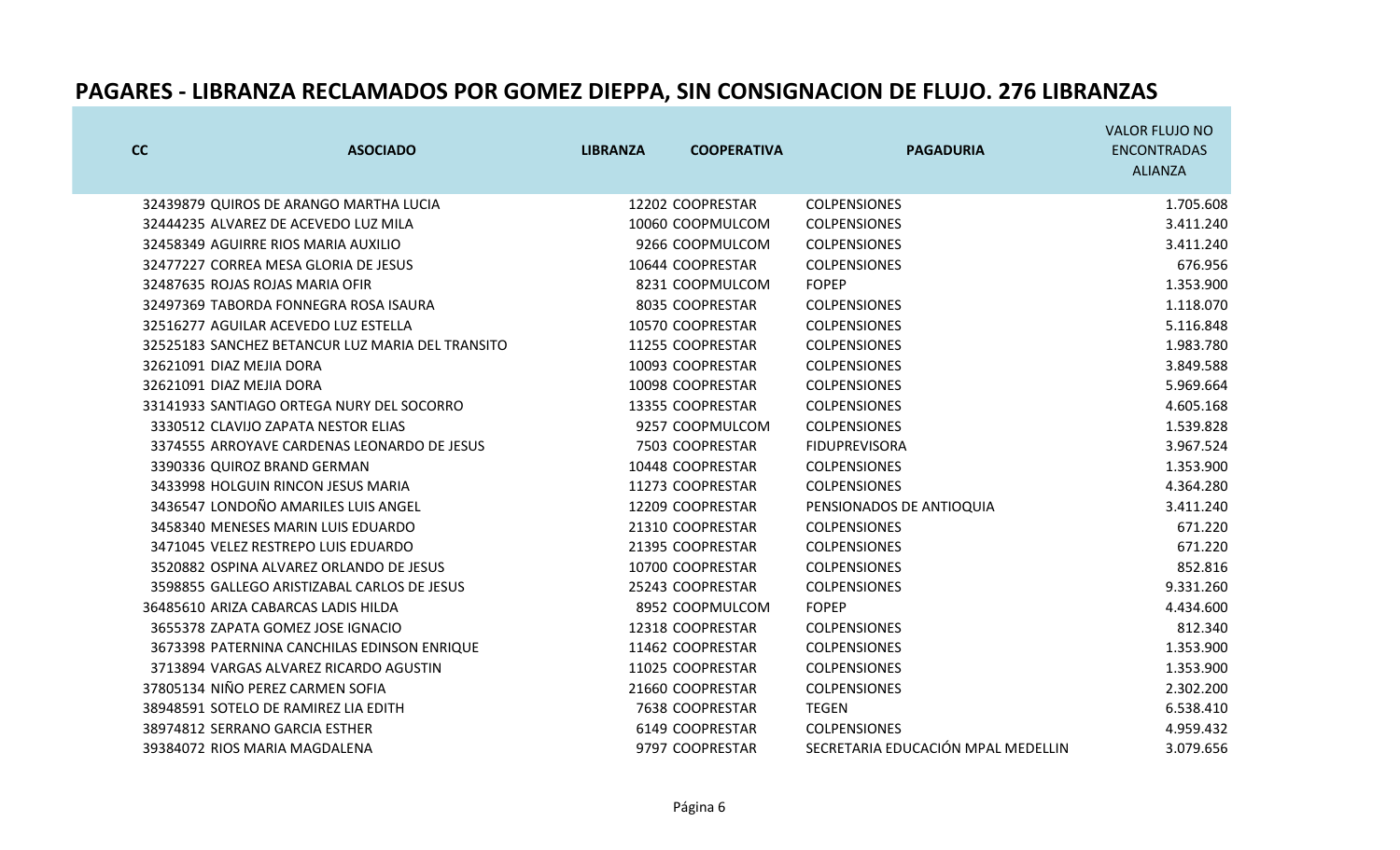| cc | <b>ASOCIADO</b>                               | <b>LIBRANZA</b> | <b>COOPERATIVA</b> | <b>PAGADURIA</b>                    | <b>VALOR FLUJO NO</b><br><b>ENCONTRADAS</b><br><b>ALIANZA</b> |
|----|-----------------------------------------------|-----------------|--------------------|-------------------------------------|---------------------------------------------------------------|
|    | 39400274 CASTELLANOS SUAREZ MARTINA           |                 | 12306 COOPRESTAR   | <b>COLPENSIONES</b>                 | 1.705.608                                                     |
|    | 40017646 BUSTACARA GONZALEZ ODILIA            |                 | 12501 COOPRESTAR   | SECRETARIA DE EDUCAC DTAL DE BOYACA | 1.539.828                                                     |
|    | 41472693 LOPEZ MENDIETA YAMYLE                |                 | 11462 COOPMULCOM   | <b>COLPENSIONES</b>                 | 1.351.260                                                     |
|    | 41473819 GARCIA DE GONZALEZ ROCIO DEL SOCORRO |                 | 6566 COOPRESTAR    | <b>COLPENSIONES</b>                 | 931.740                                                       |
|    | 41600673 PINZON GOMEZ MARIA ELENA             |                 | 9645 COOPMULCOM    | <b>COLPENSIONES</b>                 | 676.956                                                       |
|    | 41601589 BARRANTES RODRIGUEZ FLOR MARIA       |                 | 7198 COOPRESTAR    | <b>COLPENSIONES</b>                 | 2.049.810                                                     |
|    | 41677565 RODRIGUEZ DE RODRIGUEZ LUZ MARINA    |                 | 5200 COOPRESTAR    | <b>COLPENSIONES</b>                 | 931.740                                                       |
|    | 41677960 RODRIGUEZ PINILLA LUZ MARITZA        |                 | 1969 COOPMULCOM    | <b>COLPENSIONES</b>                 | 4.658.670                                                     |
|    | 41719923 CHAPARRO PULIDO MARTHA LUCIA         |                 | 11020 COOPRESTAR   | <b>COLPENSIONES</b>                 | 27.289.920                                                    |
|    | 41798771 CORTES FERRARO AMPARO DEL SOCORRO    |                 | 11260 COOPRESTAR   | <b>COLPENSIONES</b>                 | 8.528.088                                                     |
|    | 42050057 VALDES DE PEÑARANDA MARTHA LUCIA     |                 | 10419 COOPMULCOM   | <b>COLPENSIONES</b>                 | 2.387.856                                                     |
|    | 42072880 RAMIREZ NARANJO CLARA LUZ            |                 | 9794 COOPMULCOM    | <b>COLPENSIONES</b>                 | 5.116.848                                                     |
|    | 42092539 RESTREPO REYES NOHORA OFELIA         |                 | 11269 COOPMULCOM   | <b>COLPENSIONES</b>                 | 2.309.742                                                     |
|    | 42795517 FRANCO DE QUINTERO NUBIA CIELO       |                 | 11257 COOPRESTAR   | <b>COLPENSIONES</b>                 | 7.935.084                                                     |
|    | 42964656 VIRICHA TEQUIA MARIA CONCEPCION      |                 | 8056 COOPRESTAR    | <b>COLPENSIONES</b>                 | 3.967.524                                                     |
|    | 42964656 VIRICHA TEQUIA MARIA CONCEPCION      |                 | 8255 COOPRESTAR    | <b>COLPENSIONES</b>                 | 1.983.780                                                     |
|    | 43023323 DURANGO LONDOÑO LEONOR               |                 | 10179 COOPMULCOM   | <b>COLPENSIONES</b>                 | 1.539.828                                                     |
|    | 4306704 FRANCO JUAN FRANCISCO                 |                 | 9677 COOPRESTAR    | <b>COLPENSIONES</b>                 | 1.705.608                                                     |
|    | 43520074 LOPEZ CADAVID CLARA EUGENIA          |                 | 13475 COOPRESTAR   | SECRETARIA EDUCACIÓN MPAL MEDELLIN  | 3.411.240                                                     |
|    | 43681023 MUÑOZ VARGAS DIANA MARIA             |                 | 9085 COOPRESTAR    | SECRETARIA DE EDUCACION ANTIOQUIA   | 1.353.900                                                     |
|    | 43710021 BLANDON BETANCUR JISEL ALBANY        |                 | 9789 COOPRESTAR    | SECRETARIA DE EDUCACION ANTIOQUIA   | 5.116.848                                                     |
|    | 43918503 ZAPATA VELEZ LINA PATRICIA           |                 | 10328 COOPRESTAR   | SECRETARIA EDUCACIÓN MPAL MEDELLIN  | 4.619.502                                                     |
|    | 4411504 VARGAS CASTRILLON JOSE ARNEY          |                 | 7988 COOPMULCOM    | <b>COLPENSIONES</b>                 | 1.490.790                                                     |
|    | 4412370 OSORIO TORRES MIGUEL ANTONIO          |                 | 9830 COOPMULCOM    | <b>COLPENSIONES</b>                 | 852.816                                                       |
|    | 4462611 SERNA OTALVARO NORMAN DARIO           |                 | 7370 COOPRESTAR    | <b>COLPENSIONES</b>                 | 2.182.140                                                     |
|    | 4476870 GARCIA FRANCO RAMIRO ANTONIO          |                 | 9907 COOPRESTAR    | <b>COLPENSIONES</b>                 | 2.558.424                                                     |
|    | 4492415 LOAIZA SERNA TULIO CESAR              |                 | 1790 COOPRESTAR    | <b>COLPENSIONES</b>                 | 3.486.000                                                     |
|    | 4507725 JARAMILLO OSORIO ALCIBIADES DE JESUS  |                 | 9531 COOPMULCOM    | <b>COLPENSIONES</b>                 | 1.353.900                                                     |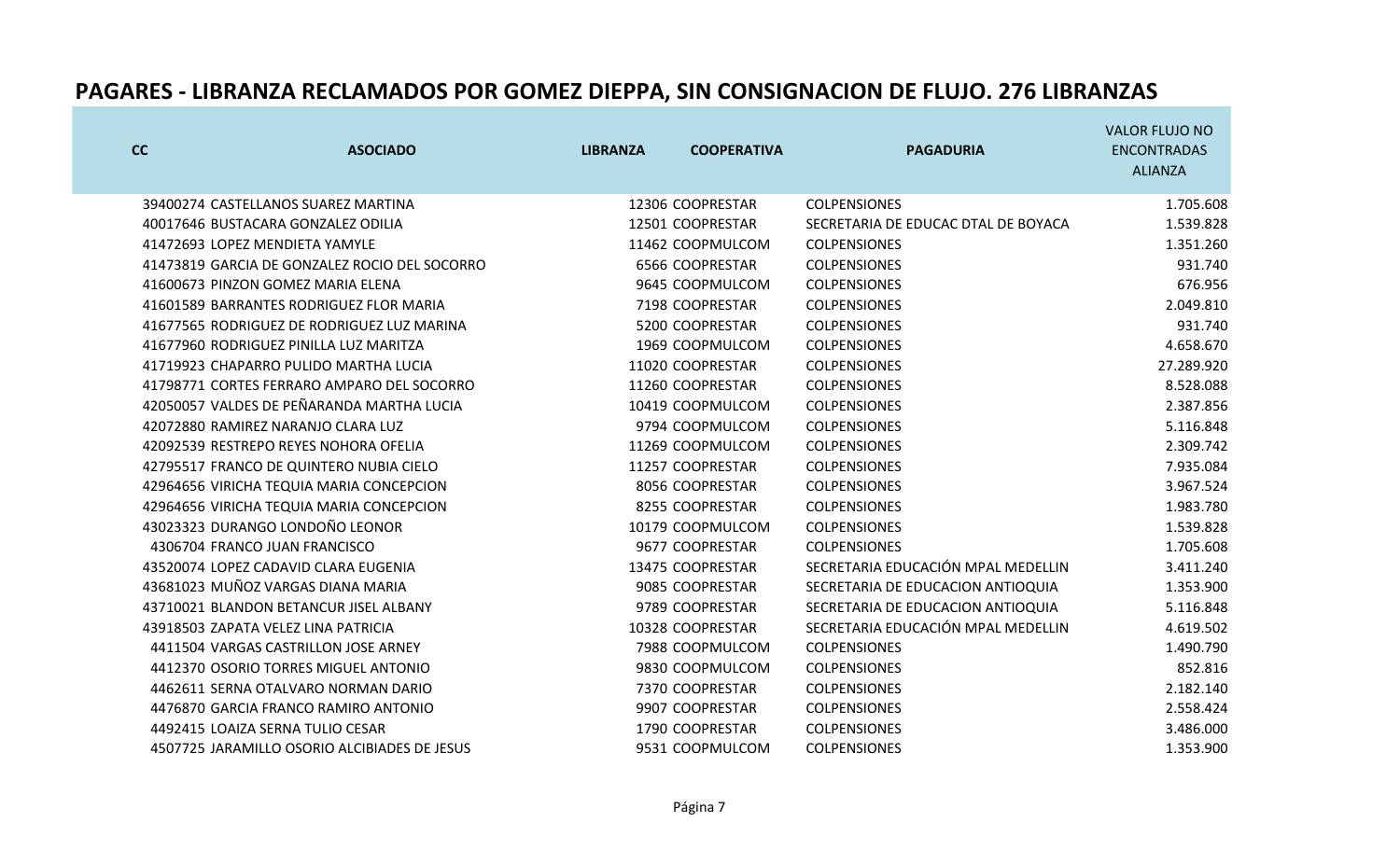|                          |                                         |                 |                    |                                     | <b>VALOR FLUJO NO</b> |
|--------------------------|-----------------------------------------|-----------------|--------------------|-------------------------------------|-----------------------|
| cc                       | <b>ASOCIADO</b>                         | <b>LIBRANZA</b> | <b>COOPERATIVA</b> | <b>PAGADURIA</b>                    | <b>ENCONTRADAS</b>    |
|                          |                                         |                 |                    |                                     | <b>ALIANZA</b>        |
|                          | 4508974 GONZALEZ MENDEZ DIEGO           |                 | 11267 COOPMULCOM   | <b>COLPENSIONES</b>                 | 1.231.866             |
|                          | 4513094 MONTOYA CORREA LUIS ALFONSO     |                 | 11765 COOPMULCOM   | <b>COLPENSIONES</b>                 | 3.411.240             |
|                          | 504723 MARIN SANCHEZ SIGIFREDO          |                 | 11467 COOPRESTAR   | <b>COLPENSIONES</b>                 | 1.705.608             |
|                          | 51573500 ROMERO MARIA GLORIA            |                 | 11596 COOPRESTAR   | <b>COLPENSIONES</b>                 | 1.353.900             |
|                          | 5159808 VIAFARA CAICEDO JORGE           |                 | 13169 COOPMULCOM   | <b>FOPEP</b>                        | 1.539.072             |
| 51602425 DUARTE LUZ DARY |                                         |                 | 8121 COOPRESTAR    | <b>COLPENSIONES</b>                 | 1.118.070             |
|                          | 5170168 FUENTES OROZCO ALVARO JOSE      |                 | 5748 COOPRESTAR    | <b>FIDUPREVISORA</b>                | 3.671.088             |
|                          | 52410833 BONILLA CHOCO ANDREA           |                 | 10581 COOPMULCOM   | SECRETARIA DE EDUCACIÓN DEL DISTRIT | 3.411.240             |
|                          | 5710389 PEÑA FORERO SILVINO             |                 | 9646 COOPMULCOM    | <b>COLPENSIONES</b>                 | 3.411.240             |
|                          | 57300808 CASTELLANOS PILAR              |                 | 13618 COOPRESTAR   | <b>COLPENSIONES</b>                 | 1.353.900             |
|                          | 5811807 ALVIS MONTOYA MARCO HUGO        |                 | 7367 COOPRESTAR    | <b>COLPENSIONES</b>                 | 5.951.304             |
|                          | 5943258 PEREZ DELGADO HUMBERTO          |                 | 12207 COOPRESTAR   | <b>COLPENSIONES</b>                 | 1.863.480             |
|                          | 6150715 ORTIZ ARIZALA HUGO              |                 | 9831 COOPRESTAR    | <b>COLPENSIONES</b>                 | 1.353.900             |
|                          | 6180609 VELASQUEZ ANDRADE JOSE JESUS    |                 | 10640 COOPRESTAR   | <b>COLPENSIONES</b>                 | 3.411.240             |
|                          | 6186217 CAMELO SOTO AQUILINO            |                 | 11282 COOPMULCOM   | <b>COLPENSIONES</b>                 | 1.705.608             |
|                          | 6235031 VALENCIA JESUS ANTONIO          |                 | 9530 COOPMULCOM    | <b>COLPENSIONES</b>                 | 1.705.608             |
|                          | 6238641 GARCIA WALTEROS HECTOR JULIO    |                 | 9222 COOPMULCOM    | <b>COLPENSIONES</b>                 | 1.705.608             |
|                          | 6239290 MEJIA ORTIZ FRANCISCO ANTONIO   |                 | 9757 COOPMULCOM    | <b>COLPENSIONES</b>                 | 1.231.866             |
|                          | 6280195 LOPEZ DUQUE MANUEL ANTONIO      |                 | 6300 COOPMULCOM    | <b>COLPENSIONES</b>                 | 2.558.424             |
|                          | 666181 FRANCO JUAN DE DIOS              |                 | 13502 COOPRESTAR   | <b>COLPENSIONES</b>                 | 1.705.608             |
|                          | 6750004 BARON RODRIGUEZ FIDEL           |                 | 8499 COOPRESTAR    | <b>FOPEP</b>                        | 3.079.656             |
|                          | 6752978 FRESNO HERRERA FLORIBERTO       |                 | 8498 COOPRESTAR    | <b>FOPEP</b>                        | 1.304.430             |
|                          | 6753579 GARCIA MORENO EDGAR ANTONIO     |                 | 9283 COOPMULCOM    | <b>COLPENSIONES</b>                 | 4.619.502             |
|                          | 6786694 ARROYAVE TABARES MARIO DE JESUS |                 | 11129 COOPRESTAR   | <b>COLPENSIONES</b>                 | 1.083.120             |
|                          | 6788410 ZAPATA CASAS GILDARDO DE JESUS  |                 | 18252 COOPMULCOM   | <b>COLPENSIONES</b>                 | 761.616               |
|                          | 6815457 CASTRO BATISTA CRUZ MIGUEL      |                 | 22098 COOPRESTAR   | <b>COLPENSIONES</b>                 | 851.496               |
|                          | 682330 ARANGO ARANGO HERNAN RODRIGO     |                 | 11151 COOPRESTAR   | <b>COLPENSIONES</b>                 | 769.914               |
|                          | 70033254 SOTO RIOS ALFREDO DE JESUS     |                 | 11408 COOPRESTAR   | <b>COLPENSIONES</b>                 | 1.353.900             |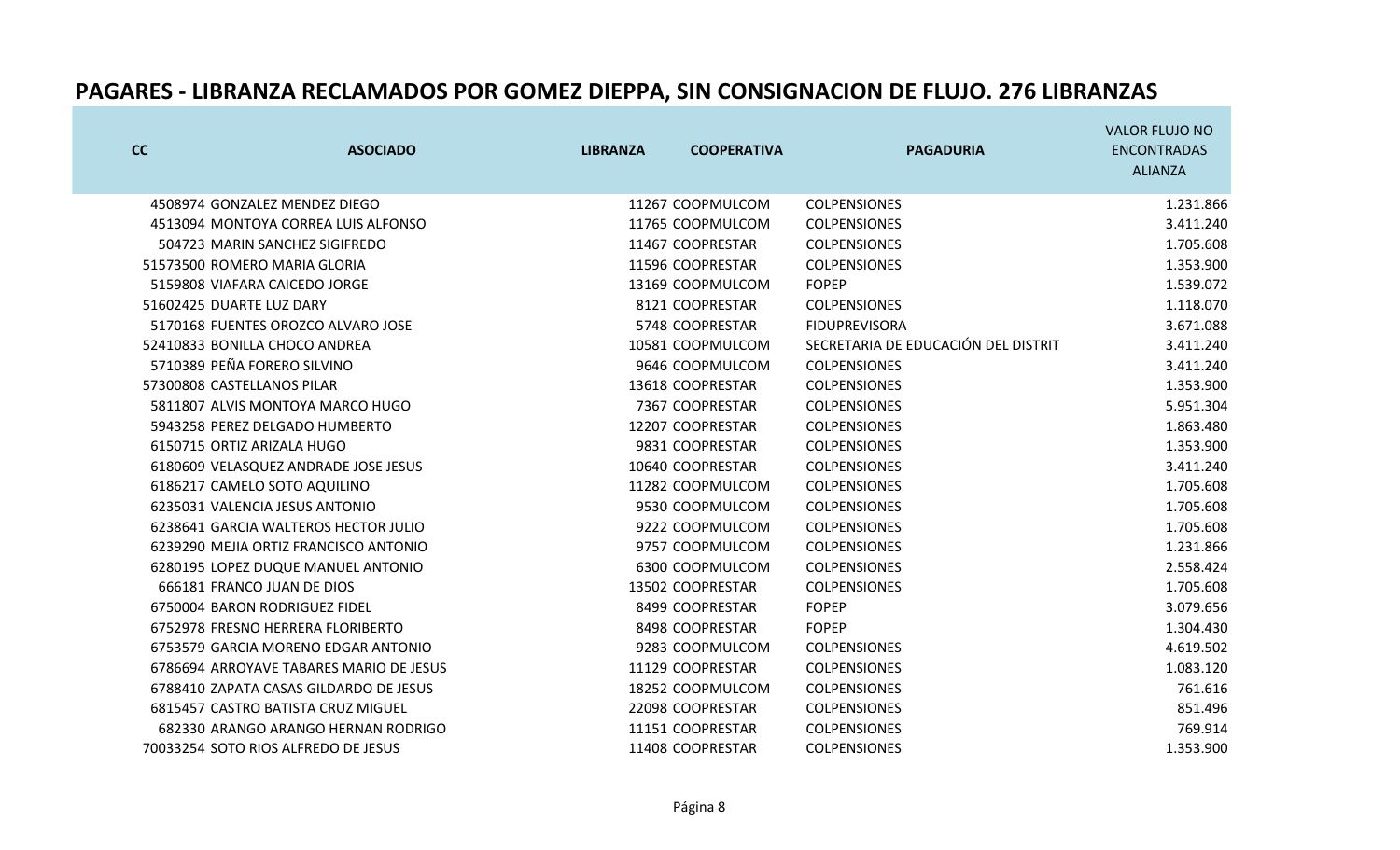|                       |                                              |                 |                    |                                     | <b>VALOR FLUJO NO</b> |
|-----------------------|----------------------------------------------|-----------------|--------------------|-------------------------------------|-----------------------|
| cc                    | <b>ASOCIADO</b>                              | <b>LIBRANZA</b> | <b>COOPERATIVA</b> | <b>PAGADURIA</b>                    | <b>ENCONTRADAS</b>    |
|                       |                                              |                 |                    |                                     | <b>ALIANZA</b>        |
|                       | 70036908 CASTAÑEDA CASTRILLON JAIME HUMBERTO |                 | 10646 COOPRESTAR   | <b>COLPENSIONES</b>                 | 1.023.360             |
|                       | 70044595 RUEDA MAZO ANTONIO JOSE             |                 | 23492 COOPRESTAR   | <b>COLPENSIONES</b>                 | 671.220               |
|                       | 70090108 LONDOÑO OSPINA ARGEMIRO DE JESUS    |                 | 11159 COOPRESTAR   | <b>COLPENSIONES</b>                 | 1.083.120             |
|                       | 70518647 PINEDA GOMEZ JOSE HERMES            |                 | 24681 COOPRESTAR   | MUNICIPIO MEDEL EMPLEADOS PUBLICOS  | 49.427.100            |
|                       | 70876490 BENJUMEA MARIN ELKIN DE JESUS       |                 | 11625 COOPRESTAR   | <b>COLPENSIONES</b>                 | 3.411.240             |
|                       | 7132787 REYES PINEDA LUIS ARMANDO            |                 | 9850 COOPMULCOM    | <b>COLPENSIONES</b>                 | 1.353.900             |
|                       | 71634988 MUÑOZ CEBALLOS LORD BAYRON          |                 | 9477 COOPRESTAR    | <b>TEGEN</b>                        | 1.190.934             |
|                       | 71697170 ZULUAGA RIVERA MARCO ANTONIO        |                 | 10308 COOPRESTAR   | SECRETARIA DE EDUCACION ANTIOQUIA   | 769.914               |
|                       | 71971013 HINESTROZA HURTADO ABEL ANTONIO     |                 | 7217 COOPRESTAR    | <b>FIDUPREVISORA</b>                | 931.740               |
|                       | 719727 HERRERA VASQUEZ HERIBERTO ANTONIO     |                 | 12298 COOPRESTAR   | <b>COLPENSIONES</b>                 | 852.816               |
|                       | 72048968 SUAREZ ROBLES PABLO                 |                 | 5208 COOPRESTAR    | POLICIA NACIONAL                    | 1.164.408             |
|                       | 73080640 AGUILAR OROZCO GUILLERMO RAFAEL     |                 | 13351 COOPRESTAR   | <b>ISS-ARP POSITIVA</b>             | 3.581.808             |
|                       | 7417680 JIMENEZ CANDIA ALVARO ISRAEL         |                 | 11756 COOPRESTAR   | <b>COLPENSIONES</b>                 | 2.437.032             |
|                       | 7420130 ARIZA PINTO ARNALDO ALFREDO          |                 | 11771 COOPRESTAR   | <b>COLPENSIONES</b>                 | 2.309.742             |
|                       | 7421445 DE LA HOZ GARCIA RUPERTO ANTONIO     |                 | 23719 COOPRESTAR   | <b>COLPENSIONES</b>                 | 1.212.984             |
|                       | 7423450 BARROS BOLIVAR EDUARDO MIGUEL        |                 | 11726 COOPRESTAR   | <b>COLPENSIONES</b>                 | 1.539.828             |
|                       | 7436440 DAVILA GONZALEZ EMIL ADOLFO          |                 | 10075 COOPRESTAR   | <b>COLPENSIONES</b>                 | 852.816               |
|                       | 7443595 CANTILLO FIGUEROA EDUARDO SEGUNDO    |                 | 15382 COOPRESTAR   | CAPRECOM                            | 54.995.400            |
|                       | 7462618 PALLARES MARTINEZ EUSTORGIO ENRIQUE  |                 | 10099 COOPRESTAR   | <b>COLPENSIONES</b>                 | 6.313.320             |
|                       | 7468072 CAICEDO GUTIERREZ JAIME ENRIQUE      |                 | 6435 COOPMULCOM    | <b>COLPENSIONES</b>                 | 1.083.120             |
|                       | 7497660 ARANGO LOPEZ GONZALO                 |                 | 12326 COOPMULCOM   | <b>COLPENSIONES</b>                 | 1.364.496             |
|                       | 7504864 SUAZA GARCIA WILLIAM DE JESUS        |                 | 2919 COOPRESTAR    | <b>COLPENSIONES</b>                 | 2.843.196             |
|                       | 75093716 VALENCIA MURILLO DARWIN GABRIEL     |                 | 13517 COOPRESTAR   | <b>COLPENSIONES</b>                 | 1.071.504             |
|                       | 79265609 BARRIGA MAYORGA ANTONIO JOSE        |                 | 9237 COOPMULCOM    | SECRETARIA DE EDUCACIÓN DEL DISTRIT | 1.023.360             |
|                       | 79917799 PEREZ QUIMBAYO DIEGO MAURICIO       |                 | 15995 COOPMULCOM   | SECRETARIA DE EDUCACIÓN DEL DISTRIT | 1.707.642             |
|                       | 810709 JIMENO MEDINA JOSE AGUSTIN            |                 | 11064 COOPRESTAR   | <b>COLPENSIONES</b>                 | 3.967.524             |
| 8233531 GOMEZ ALBERTO |                                              |                 | 12241 COOPRESTAR   | <b>COLPENSIONES</b>                 | 1.539.828             |
|                       | 8236398 SOTO RUBEN DARIO                     |                 | 23344 COOPRESTAR   | <b>COLPENSIONES</b>                 | 851.496               |